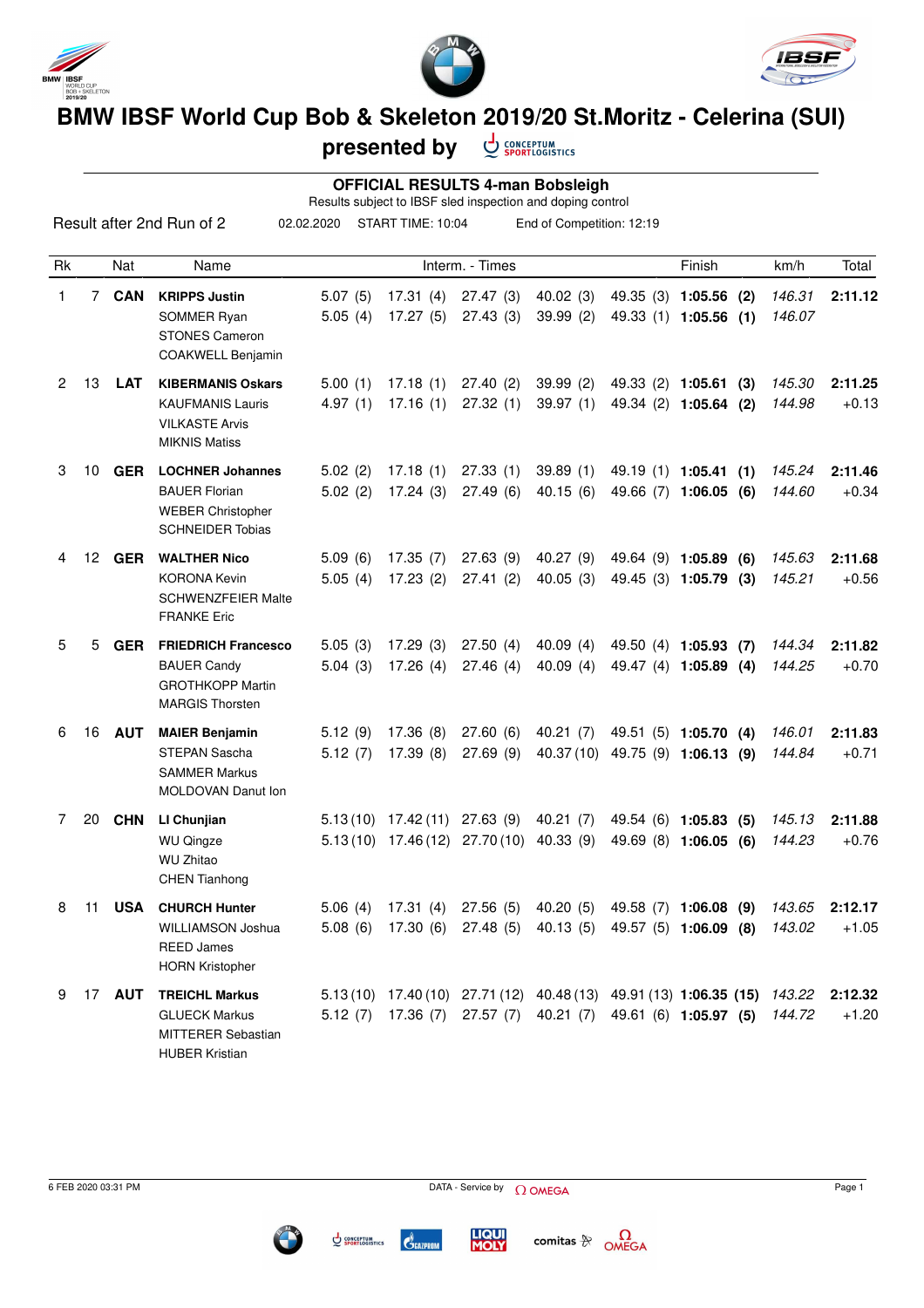





## **BMW IBSF World Cup Bob & Skeleton 2019/20 St.Moritz - Celerina (SUI)**

**presented by** CONCEPTUM<br>SPORTLOGISTICS

 **OFFICIAL RESULTS 4-man Bobsleigh**

|           |                            | Result after 2nd Run of 2 | 02.02.2020 | START TIME: 10:04 |                 | End of Competition: 12:19                                                                     |        |      |       |
|-----------|----------------------------|---------------------------|------------|-------------------|-----------------|-----------------------------------------------------------------------------------------------|--------|------|-------|
| Rk        | Nat                        | Name                      |            |                   | Interm. - Times |                                                                                               | Finish | km/h | Total |
| $10^{-1}$ | - 0111<br>$\mathbf \sigma$ | <b>MOOT Makes</b>         |            |                   |                 | $E 19(10)$ $17.49(10)$ $27.67(11)$ $40.99(10)$ $40.60(10)$ $1.06.07$ $(0)$ $1.44.60$ $2.42.2$ |        |      |       |

| 10              | 8                    | <b>SUI</b>       | <b>VOGT Michael</b><br><b>WEBER Silvio</b><br><b>BIERI Cyril</b><br><b>GYGER Oliver</b>                  |                    |                                  |           |          | $5.13(10)$ $17.43(12)$ $27.67(11)$ $40.28(10)$ $49.69(10)$ $1:06.07(8)$<br>5.14 (12) 17.52 (14) 27.82 (13) 40.51 (13) 49.90 (12) 1:06.28 (11)    | 144.60<br>144.52 | 2:12.35<br>$+1.23$ |
|-----------------|----------------------|------------------|----------------------------------------------------------------------------------------------------------|--------------------|----------------------------------|-----------|----------|--------------------------------------------------------------------------------------------------------------------------------------------------|------------------|--------------------|
| 10              | 6                    | CZE              | <b>DVORAK Dominik</b><br><b>SUCHY Dominik</b><br>SINDELAR Jan<br><b>NOSEK Jakub</b>                      | 5.11(8)            | 17.37(9)<br>$5.13(10)$ 17.43 (9) | 27.60(6)  | 40.20(5) | 49.61 (8) 1:06.11 (10) 142.82<br>27.70 (10) 40.38 (11) 49.78 (11) 1:06.24 (10) 143.42                                                            |                  | 2:12.35<br>$+1.23$ |
| 12              | 4                    | <b>RUS</b>       | <b>STULNEV Alexey</b><br>KOSHELEV Roman<br><b>MALYKH Ilya</b><br><b>SAMITOV Ruslan</b>                   | 5.10(7)<br>5.12(7) | 17.34 (6)<br>17.45 (11)          | 27.60 (6) |          | 40.28 (10) 49.74 (11) 1:06.11 (10) 144.89<br>27.74 (12) 40.47 (12) 49.92 (13) 1:06.29 (13)                                                       | 144.75           | 2:12.40<br>$+1.28$ |
| 13              | 9                    | KOR              | <b>WON Yunjong</b><br><b>KIM Jinsu</b><br>LEE Gyeongmin<br>CHAE Byungdo                                  |                    | $5.15(14)$ 17.43 (9)             | 27.67(8)  | 40.32(8) | $5.15(13)$ $17.50(14)$ $27.81(16)$ $40.49(14)$ $49.91(13)$ $1:06.32(13)$<br>49.75 (9) 1:06.28 (11)                                               | 144.46<br>143.11 | 2:12.60<br>+1.48   |
| 14              |                      | 18 CHN           | <b>SHAO Yijun</b><br>LIU Wei<br>SHI Hao<br>ZHEN Heng                                                     |                    |                                  |           |          | 5.18 (17) 17.52 (16) 27.77 (13) 40.41 (12) 49.83 (12) 1:06.33 (14)<br>5.19(17) 17.58(17) 27.87(17) 40.54(15) 49.93(14) 1:06.42(14)               | 143.71<br>143.62 | 2:12.75<br>$+1.63$ |
|                 |                      | 15 14 <b>FRA</b> | <b>HEINRICH Romain</b><br><b>BOUTHERIN Jeremie</b><br><b>HAUTERVILLE Dorian</b><br><b>LAPORAL Jerome</b> |                    |                                  |           |          | $5.15(13)$ $17.50(14)$ $27.80(15)$ $40.54(17)$ $49.97(16)$ $1:06.36(16)$<br>5.18(15) 17.59(18) 27.87(17) 40.60(16) 50.01(16) 1:06.47 (15) 143.34 | 144.49           | 2:12.83<br>$+1.71$ |
| 16              | 1.                   | <b>RUS</b>       | <b>ANDRIANOV Maxim</b><br><b>LYLOV Andrey</b><br><b>KONDRATENKO Vasiliy</b><br>ZAYTSEV Aleksey           |                    |                                  |           |          | 5.15 (13) 17.47 (13) 27.77 (13) 40.49 (14) 49.92 (15) 1:06.29 (12)<br>5.14 (12) 17.50 (13) 27.85 (15) 40.64 (18) 50.16 (18) 1:06.62 (17)         | 144.92<br>144.08 | 2:12.91<br>$+1.79$ |
| 17 <sup>7</sup> |                      | 15 KOR           | <b>SUK Youngjin</b><br><b>KIM Daehwan</b><br>KIM Kyunghyun<br>KANG Han                                   |                    |                                  |           |          | 5.18 (17) 17.55 (18) 27.86 (18) 40.58 (18) 50.11 (20) 1:06.65 (20)<br>5.18(15) 17.54(15) 27.82(13) 40.51(13) 49.98(15) 1:06.55 (16) 142.68       | 143.79           | 2:13.20<br>$+2.08$ |
| 18              | $\mathbf{2}^{\circ}$ | <b>NED</b>       | de BRUIN Ivo<br><b>DUMAS Joost</b><br><b>VEENKER Dennis</b><br>FRANJIC Jelen                             | 5.24(20)           |                                  |           |          | 17.60 (20) 27.86 (18) 40.52 (16) 50.08 (18) 1:06.59 (19)<br>5.21 (19) 17.56 (16) 27.86 (16) 40.60 (16) 50.10 (17) 1:06.76 (18)                   | 143.62<br>142.91 | 2:13.35<br>$+2.23$ |